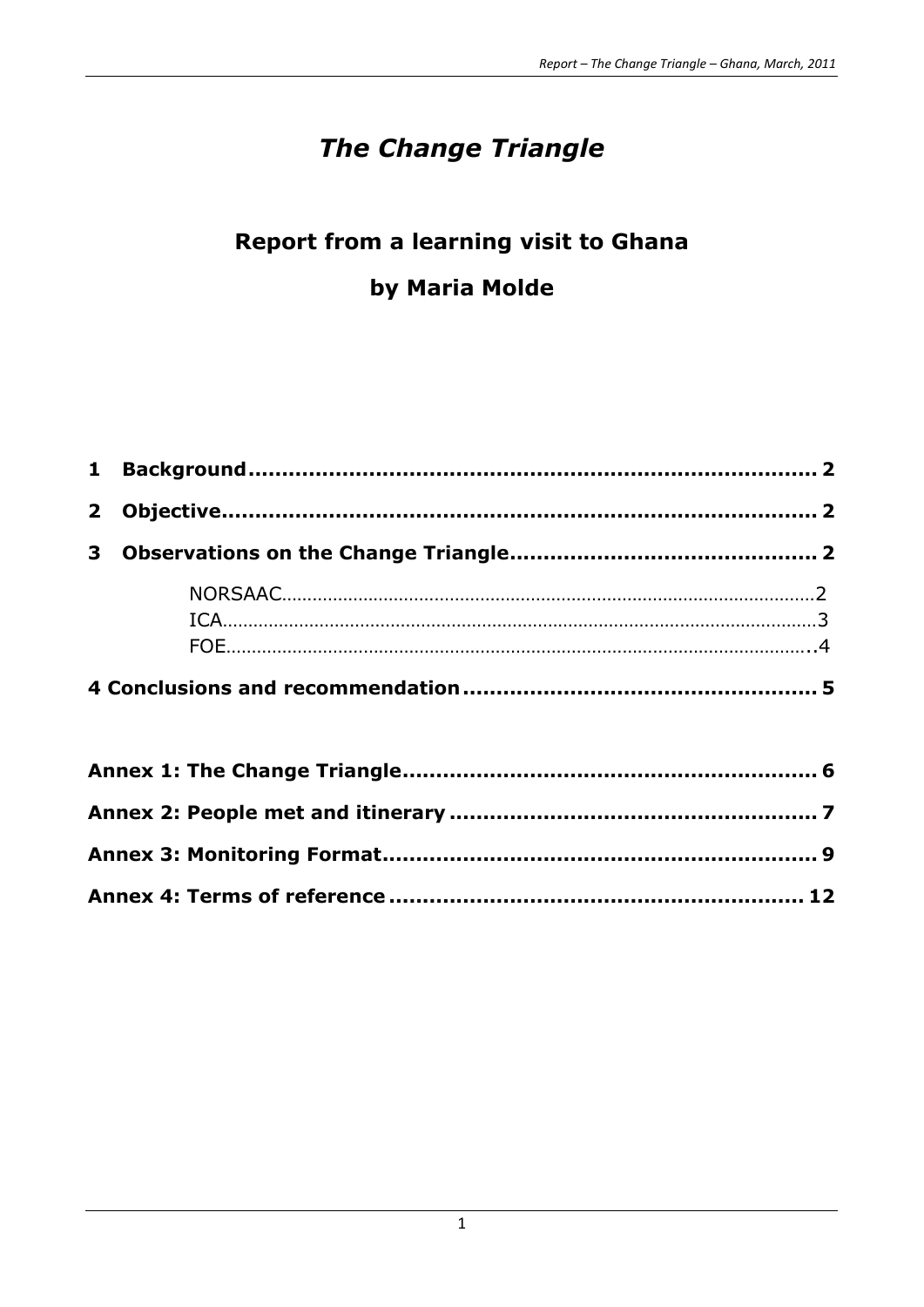# **1 Background**

The Project Advice and Training Centre (PATC) has as part of its ongoing method development published a position paper on "The Change Triangle" focusing on the relationships between strategic services, capacity development and advocacy in the planning, implementation and monitoring of development projects.

PATC has during recent years strived at strengthening south partner input to methodology development processes. This learning visit on the Change Triangle has in line with the PATC effort analyzed selected local experiences in Ghana on how to make use of the Change Triangle.

The learning visit was carried out jointly with a monitoring visit to Ghana with Nina Lauritzen. See separate TOR's and report for the monitoring visit.

This learning visit has focused primarily on a visit to Axis' partner NORSAAC. However the monitoring visit focused on FØB's partner ICA and NOAHs partner FOE, and reflections from the use of the Change Triangle from these two visits have been incorporated in the report.

The learning visit to NORSAAC was not part of PATC monitoring or evaluation of individual projects or partners. However, an assessment form was completed during the visit.

# **2 Objective**

The objective of the learning visit was to explore the strategic use of the Change Triangle in planning, implementation and monitoring of ongoing projects funded by the Project Fund from the local partner(s) perspective.

More specifically the visit has focused on:

- Exploring if and how the Change Triangle has been used in the planning of ongoing projects – especially "Innovative Sexual Education Project" (NORSAAC/AXIS)
- Exploring the local partners appreciation of the Change Triangle and the concepts used.
- Exploring if and how the Change Triangle is used in implementation, monitoring and further strategic planning of present and future projects

# **3 Observations on the Change Triangle**

#### **Northern Sector Action on Awareness Centre (NORSAAC)**

#### Background

NORSAAC is an organization that works primarily with Women's right and governance and Sexual and Reproductive Health and Rights. Currently NORSAAC together with AXIS is implementing the project "Innovative Sexual Education Project" (ISEP) funded by the project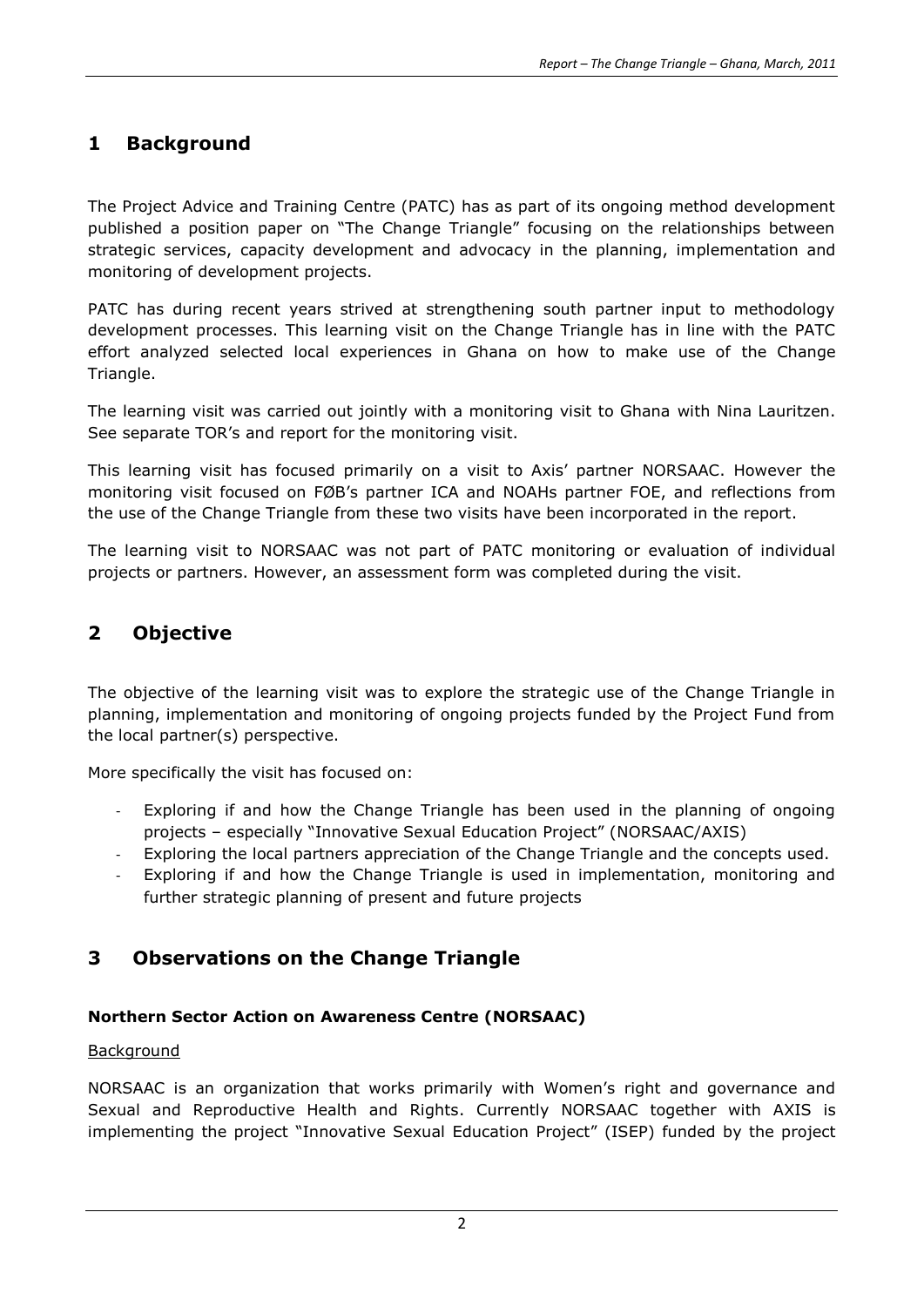fund. The ISEP project is a follow-up on an earlier project "Community Base Sexual Education Project" (CBSEP) also funded by the Project Fund.

#### The Change Triangle

NORSAAC is a young organization with young and apparently very competent staff members, who all seemed highly motivated in relation to their work and eager to learn new things. All staff from director to administrative assistant participated in a joint 3 hour workshop concerning the Change Triangle.

The Change triangle and its different aspects were introduced, and NORSAAC analyzed their current project ISEP funded by the Project Fund. The strategy of the project is to develop context sensitive tools for sexuality education based on a thourough regional research (questionnaire) on young peoples attitude, knowledge and behavior towards sexuality. Apparently the structure of the ISEP project seemed to fall perfectly within the logic of the Change Triangle. The research – and later on the tools – served as strategic services, the capacity building of NORSAAC has an objective of its own, and advocacy is covered with an objective of disseminating the tools to a wider range of schools and communities. However, going slowly through the different components, analyzing the relations back and forth, revealed certain links, that could be strengthened or improved. A central discussion focused on the way all NORSAAC activities continuously were increasing their organizational capacity besides the more formal capacity building activities. Furthermore the analysis of the Change Triangle drew attention to two specific issues:

1) The link from advocacy to strategic services seemed to be a bit to vague. The project has goals for advocacy (40 schools and 20 communities are using the tools)l. However the activities chosen to reach this objective (press releases and press conferences) were not specific enough in order to claim a strong relation between advocacy implemented, and the possibility of better services for the communities.

2) NORSAAC's activities at community level in the beginning of the project took the form of filling in questionnaires, providing the organization with a lot of information, but not really strengthening their *legitimacy* towards the communities. NORSAAC considered using the Change Triangle for another comprehensive analysis compiling all activities implemented by the organization in order to discuss their overall legitimacy towards the communities both before, during and after implementation of this and other projects.

NORSAAC was very positive about the use of the Change Triangle and emphasized how, it has given them another perspective of the way they were working, and a tool to focus on areas, that might be improved.

## **Institute of Cultural affairs Ghana (ICA)**

## Background

Institute of Cultural Affairs Ghana is an awareness creating organisation, who sees their primary ability in community mobilization and sensitization.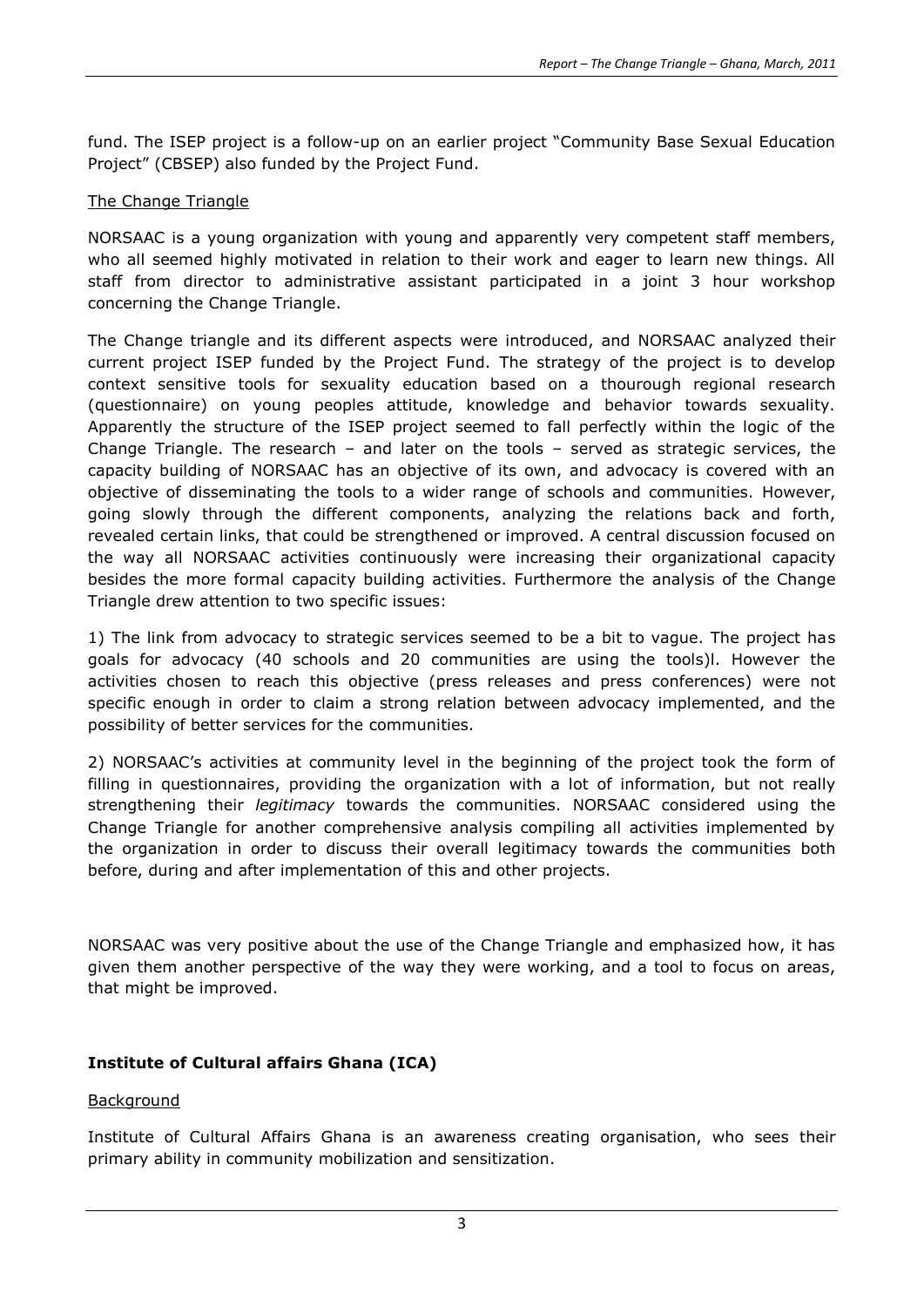ICA has together with FØB implemented the project "Sustainable Construction in Ghana ", which officially ended 28<sup>th</sup> of February 2011. The project focused on introducing and training local villagers in using a clay brick machine, which they could use for building cheap, durable and sustainable houses.

#### The Change Triangle

At the debriefing with ICA, the Change Triangle was used to illustrate the strong presence of strategic service activities (the clay brick machine and training local villagers as well as local technical school teachers in its use ), the relatively weak components of strengthening organizational capacity (a few workshops with elder committees in the beginning of the project, no activities targeting ICA), and the non-existing link to advocacy activities (although not required for a small project like this). The Change Triangle illustrated the point of how a further strategic development of the project could strengthen the diffusion of the machine and its use beyond the two villages and in this way actually make the service of the machine *strategic* and not just a limited service delivery. The advocacy component could take many forms (ex. Convincing the district authorities to make use of the clay bricks for municipal buildings, networking with other technical schools or maybe even linking with a B2B project with the object of producing the machine in Ghana).

The important point in using the Change Triangle wasn't to give ideas on *how* to diffuse the machine, but to focus on the importance of making a strategic and focused plan for the further use and dissemination of the experiences gained with the machine in this project. The use of the Change Triangle showed that quite clearly.

However, introducing the Change Triangle at a limited debriefing session, didn't leave much room for reflection on ICA's behalf. The output was more in the form of suggestions for future strategic direction based on a Change Triangle analysis undertaken by the PATC consultant (Maria).

## **Friends of the Earth Ghana (FOE)**

#### Background

Friends of the Earth Ghana is an environmental NGO working with conservation, preservation, and rational use of Ghana natural resources.

FOE together with NOAH (Friends of the Earth Denmark) is currently implementing the project "Towards sustainable forest management and utilization through community-based actions" (The CBA project). The project was planned to end 1st of March 2011 but has got a no-cost extension of 7 months.

#### **TheChangeTriangle**

The current project funded by the project fund is designed very much in link with the principles of the Change Triangle with clear linkages between training and awareness raising at community level (strategic services), strengthening FOE's organizational capacity (capacity building), and efforts to influence the current legislation on forest management (advocacy). However, in practice the project didn't work out very well due to a very low level of implemented activities.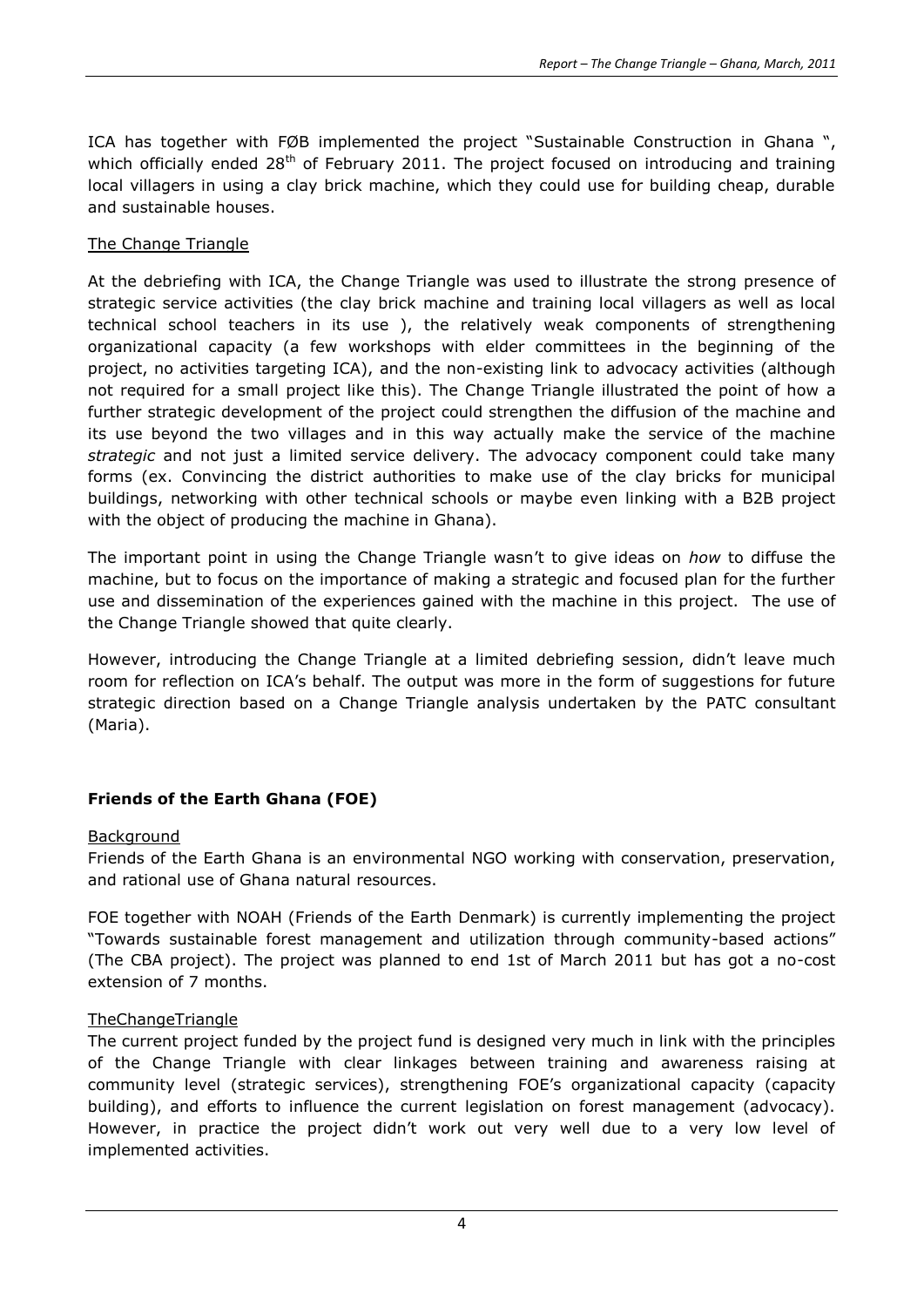Since the primary challenge for the project was another than the actual project design, in this case it didn't seem useful to introduce the Change Triangle at a debriefing session. If time had allowed, it would have been interesting though, to see whether FOE would have benefitted from the same thorough analytical process, which NORSAAC went through and appreciated.

# **4 Conclusions and recommendations**

## **Conclusions**

None of the organizations visited were currently using a model like the Change Triangle in their analytical work (for FOE, this is an unconfirmed assumption). With the always present risk of deducting general conclusions from a few specific experiences, the Change Triangle has proved to be a useful tool in various ways.

NORSAAC had apparently used the "old" triangle (service delivery – capacity building – advocacy), when planning the ISEP project with Axis, but hadn't used it since the initial planning phase. The workshop with the revised triangle revealed details, they hadn't been aware of before, and as a consequence, NORSAAC considered using the Triangle as a more general analytical tool in their ongoing work.

A conclusion from this must be that the Change Triangle not only serves to draw attention to the importance of linking the three "corners" but also serves to deepen the understanding, pointing out new strategic direction even when the overall design is already in place. In this way even organizations, whose work apparently is in line with the logic of the Change Triangle, seem to be able to benefit from using the Change Triangle as an analytical tool.

Besides this, the Change Triangle still serves as an overall graphic introduction to the importance of linking Strategic Services, Capacity Building and Advocacy for organizations, who haven't been introduced to this concept before. However, in order to fully understand this approach, it was my experience with ICA that more time was needed for ICA themselves to work with the Triangle. An overall introduction at a debriefing session didn't make a lot of difference to the organization.

## Recommendations for PATC consultants

- Continue urging Danish as well as local partners to use the Change Triangle in planning, implementing and monitoring of projects
- If possible allow time for analysis of specific projects instead of just discussing the Change Triangle at a theoretical level
- Consider using the Change Triangle even in situations, where it seems the project design is more or less in accordance with the principles of the Triangle.

Before departure from Ghana, debriefing meetings were held with all three organizations. Meetings with the Danish organizations will be held at the end of March.

For other observations regarding ICA and FOE se separate report from monitoring visit.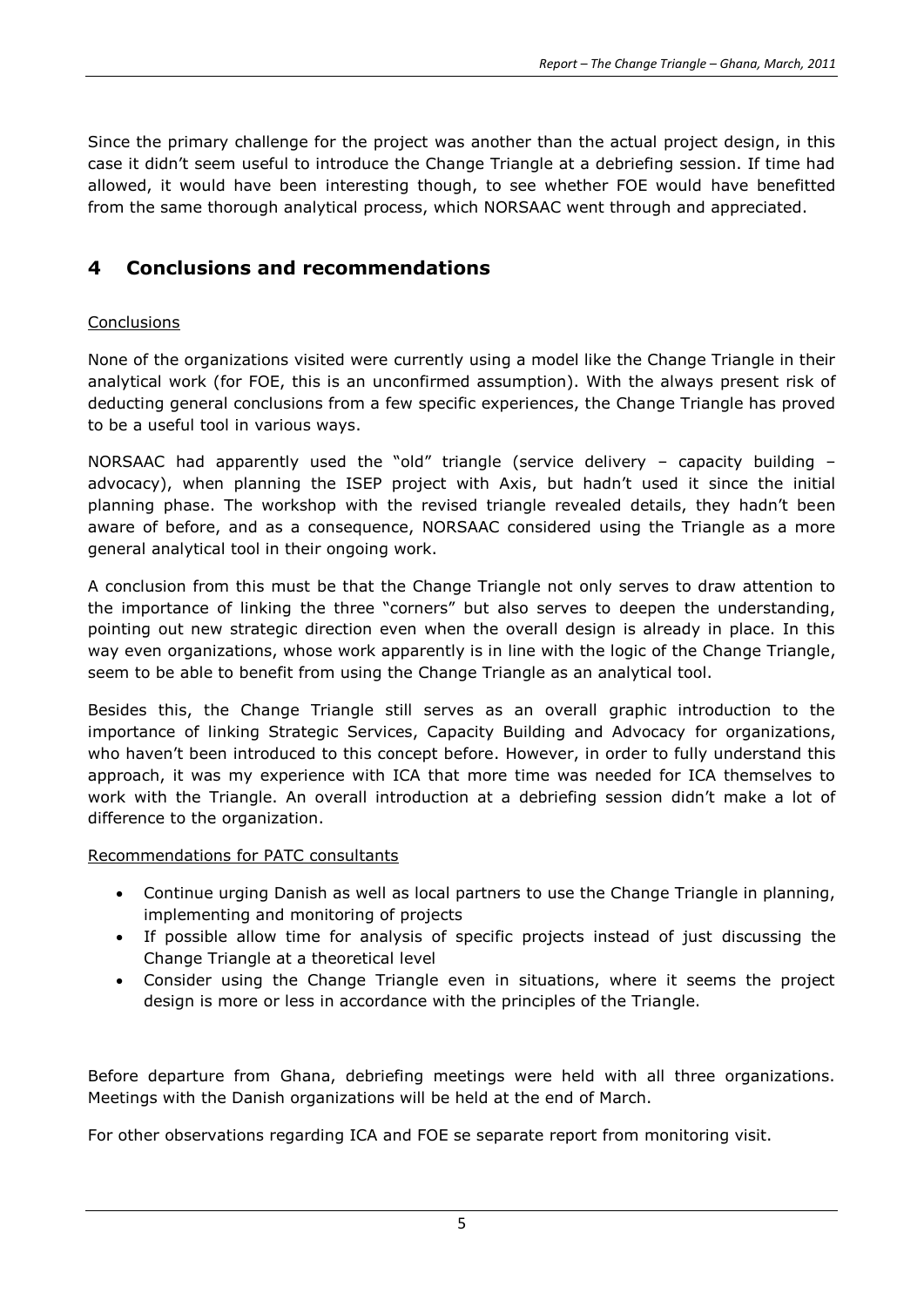# **Annex 1 – The Change Triangle (will be available in English April 2011)**

Udviklingstrekanten illustrerer relationen mellem Strategiske ydelser, Organisatorisk kapacitet og Fortalervirksomhed:

- A) Strategiske ydelser kan give en organisation legitimitet og styrket faglig viden i forhold til målgruppen, medlemmerne og det faglige område, der arbejdes med. Samtidig vil god organisatorisk kapacitet styrke planlægningen og kvaliteten af de strategiske ydelser.
- B) God organisatorisk kapacitet vil også være grundlag for god strategisk planlægning af fortalervirksomhedsaktiviteter. Vellykket fortalervirksomhed vil igen styrke organisationen yderligere til at udvide strategier, evt. i form af nye alliancer og netværk.
- C) Effektiv fortalervirksomhed kan føre til, at beslutningstagere forbedrer forhold for målgruppen. Samtidig vil de strategiske ydelser, projektet indeholder, bidrage med viden og cases til arbejdet med fortalervirksomhed.

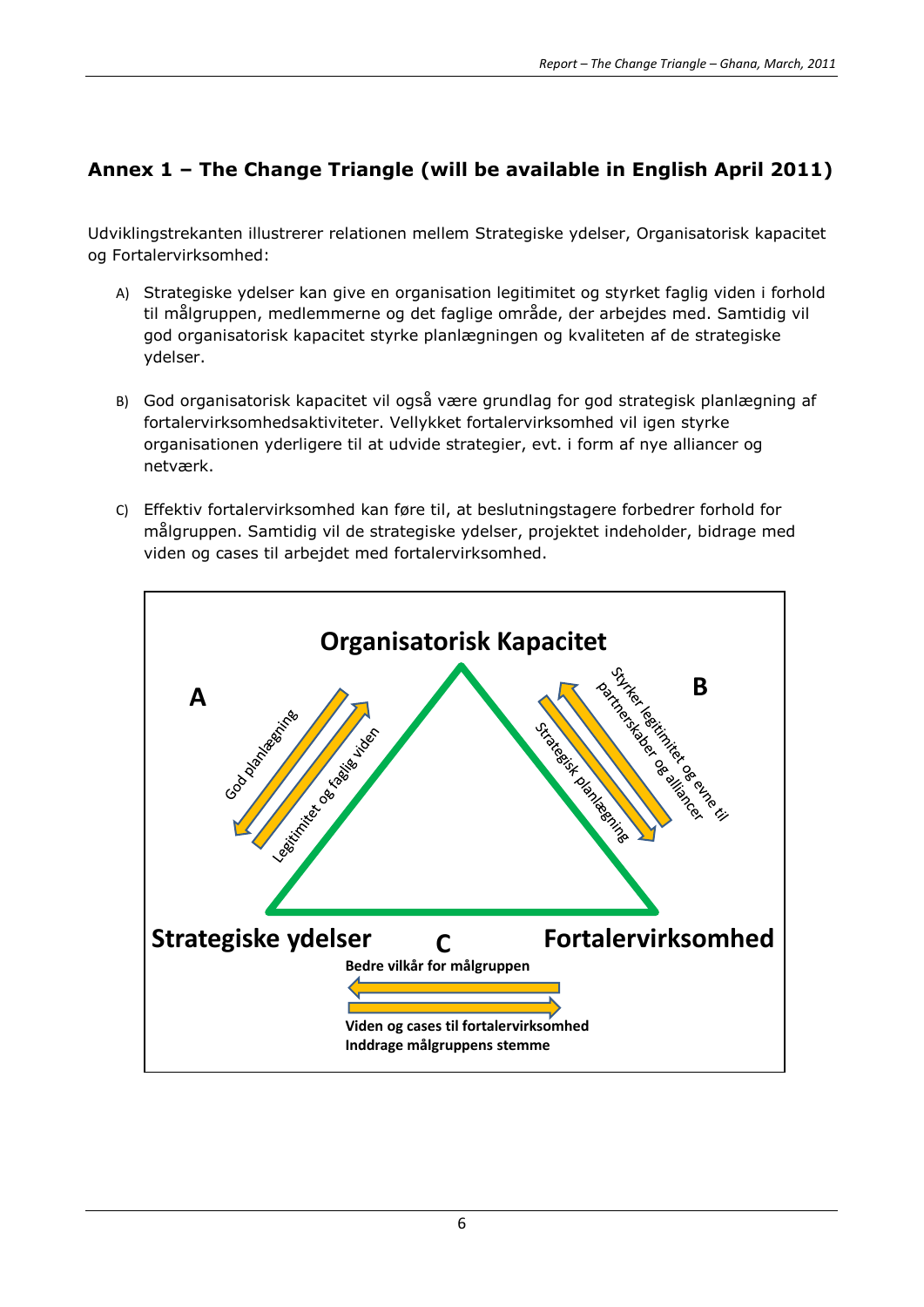# **Annex 2 – People met and itinerary**

| For FOEB AND ICA visits 28.02-09.03 se separate report. |  |  |  |  |  |  |  |  |  |  |
|---------------------------------------------------------|--|--|--|--|--|--|--|--|--|--|
|---------------------------------------------------------|--|--|--|--|--|--|--|--|--|--|

| DAY & DATE      | <b>TIME</b>                                   | <b>ACTIVITY</b>                                                         | <b>PURPOSE</b><br>and                                                                                                                    | PERSONS MET                                                                        |
|-----------------|-----------------------------------------------|-------------------------------------------------------------------------|------------------------------------------------------------------------------------------------------------------------------------------|------------------------------------------------------------------------------------|
|                 |                                               |                                                                         | of<br>focus                                                                                                                              |                                                                                    |
|                 |                                               |                                                                         | discussions                                                                                                                              |                                                                                    |
|                 |                                               |                                                                         |                                                                                                                                          |                                                                                    |
| 10/03/2011      | 7:00am                                        | Pick<br>from<br>up<br>airport                                           |                                                                                                                                          | Rauf (Driver),                                                                     |
| <b>THURSDAY</b> |                                               |                                                                         |                                                                                                                                          |                                                                                    |
|                 | 8:54am                                        | Introduction with<br>Director                                           | To have an insight<br>of the visit                                                                                                       | Alhassan<br>М.<br>Awal<br>(director)<br>Hafsah Sey Sumani<br>(Program Coordinator) |
|                 | 9:00am                                        | Formal<br>meeting<br><b>NORSAAC</b><br>with<br>staff                    | Introduction<br>to<br>NORSAAC's<br>projects<br>and<br>activities<br>and<br>situation<br>current<br>on ISEP.                              | All staff present, XX<br>persons                                                   |
|                 | 11:00am                                       | Discussion<br>on<br>presentation<br>of<br><b>NORSAAC</b><br>activities. | Discussion<br>on<br>advocacy<br>strategies,<br>interaction<br>with<br>other orgaisations<br>and other aspects<br>of<br>NORSAAC's<br>work | All staff                                                                          |
|                 | $12:00 -$<br>1:00 <sub>pm</sub>               | Introduction<br>and discussion of<br>The<br>Change<br>Triangle          | Presentation from<br>Maria                                                                                                               | All staff                                                                          |
|                 | 1:00                                          | Lunch break                                                             |                                                                                                                                          |                                                                                    |
|                 | $2:00-$<br>4:00 <sub>pm</sub>                 | Change<br>The<br>Triangle<br>continued                                  | Thorough analysis<br>of the ISEP project<br>based<br>on<br>The<br>Change Triangle                                                        | All staff                                                                          |
|                 | 4:00<br>$\overline{\phantom{0}}$<br>$5:00$ pm | Monitoring<br>session                                                   | Filling<br>out<br>the<br>monitoring form                                                                                                 | (director)<br>Awal<br>and<br>Mohammed Muaweya<br>(Finance and<br>admin<br>officer) |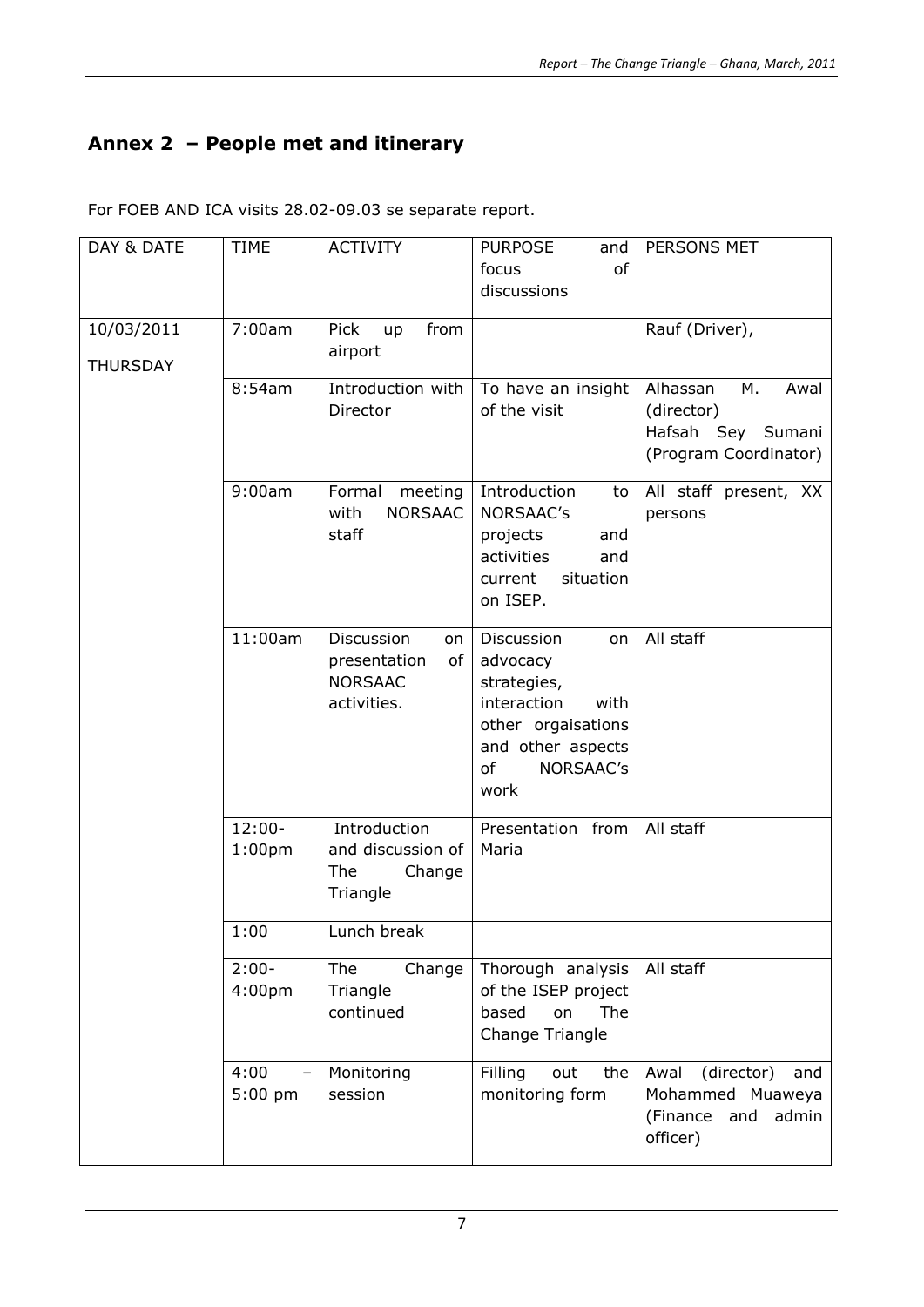| 11/03/2011<br><b>FRIDAY</b> | 10:00am               | Visit<br>to<br>semi<br>urban<br>community            | To<br>observe<br>a<br>sexuality<br>education session<br><b>CBO</b><br>with<br>a<br>facilitated<br>by<br>a<br>youth leader | 30<br>people,<br>Appr.<br>some young, but most<br>middleaged.        |
|-----------------------------|-----------------------|------------------------------------------------------|---------------------------------------------------------------------------------------------------------------------------|----------------------------------------------------------------------|
|                             | 12:00                 | Visit to<br>Tamale<br>Islamic<br>secondary<br>School | To observe school<br>session<br>on<br>sexuality<br>education                                                              | Mixed<br>male/female<br>class,<br>50<br>appr.<br>students aged 15-17 |
|                             | $1:30$ pm             | <b>LUNCH</b>                                         |                                                                                                                           |                                                                      |
|                             | $2:30$ pm             | Visit to Gbullung<br>community                       | To meet with a<br>youth group telling<br>about<br>their<br>experiences<br>with<br>sexuality<br>education<br>sessions.     | A group of 20 youth,<br>mixed<br>male/female<br>and a youth leader   |
|                             | $4:00 -$<br>$5:00$ pm | Debriefing                                           | To<br>discuss<br>findings,<br>successes<br>and<br>challenges                                                              | All staff                                                            |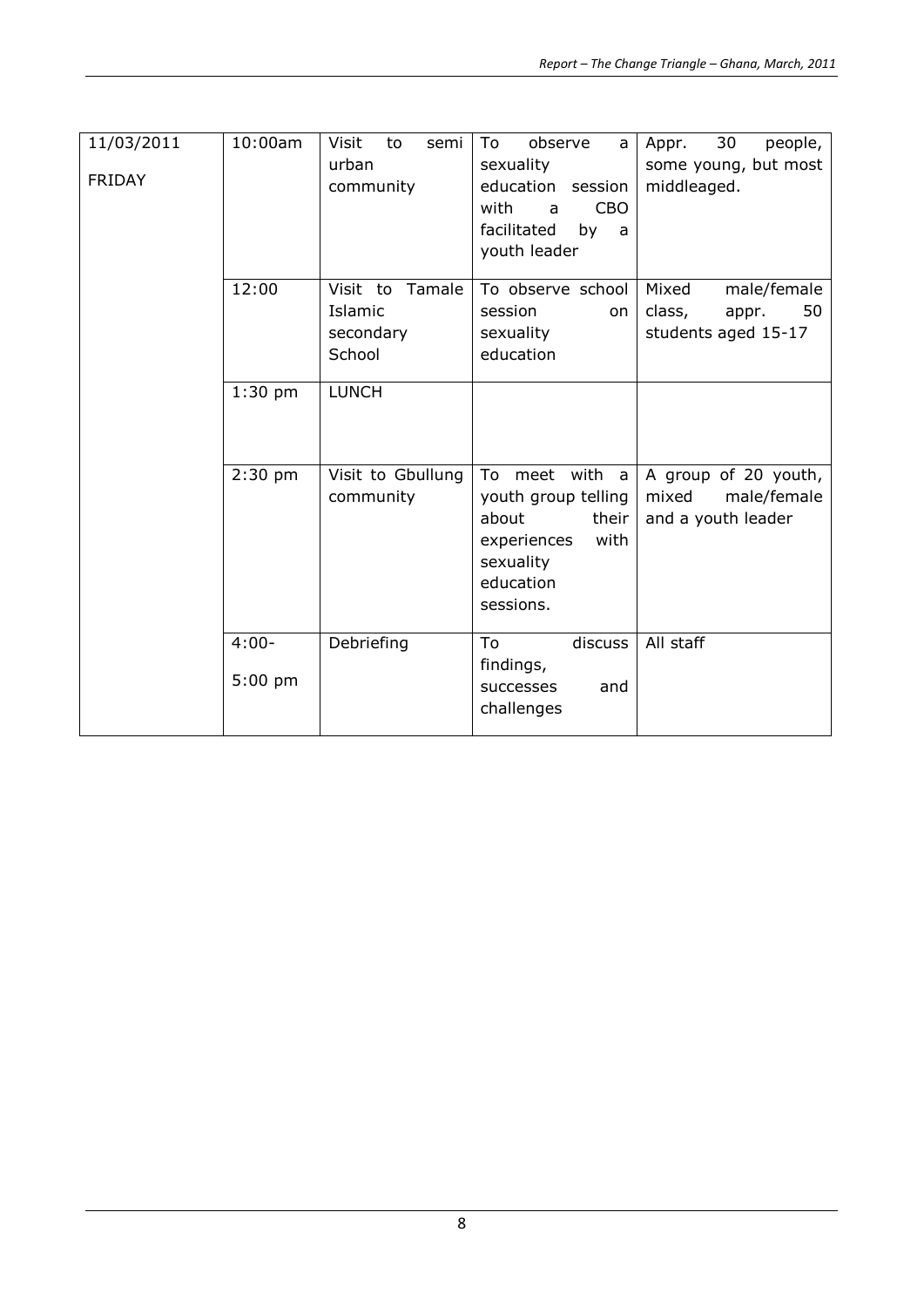# **Annex 3 – Monitoring Format NORSAAC**

## **1. Overview**

| Project title:        | <b>Innovative Sexcual Education Project</b>         |
|-----------------------|-----------------------------------------------------|
| Danish partner:       | AXIS                                                |
| Local partner(s)      | <b>NORSAAC</b>                                      |
| J.no. and grant type: | 09-775-SP-dec                                       |
| Total budget:         | 2.408.852                                           |
| Project period:       | $01.05.2010 - 01.11.2012$                           |
| Date for visit:       | $\overline{9^{th}}$ -10 <sup>th</sup> of March 2011 |
| PATC consultant(s):   | Maria Molde                                         |

## **1 Project status**

Activities: All activities implemented on time so far, except for a half yearly internal review meeting at NORSAAC

Project strategy: The Project strategy hasn't been revised so far, but will be analyzed and maybe revised in the near future as a result of partly the workshop carried out using the Change Triangle, partly due to the two directors visiting Axis in the end of March 2011.

## Objectives:

**Objective 1: By 01.12.2012 new knowledge on young people's attitudes and sexual behaviour in Ghana has been uncovered and this knowledge forms part of the public debate on SRHR including HIV/Aids**.

The data of a research carried out is currently being analysed by Bjarne Rasmussen, Axis' Danish consultant, and is expected to be completed by June 2011 and published in January 2012.

#### **Objective 2: By 01.12.2012 new participatory, dialogue-based methods have been developed, validated and implemented in 40 schools as well as youth groups in 20 communities in 4 districts in Northern Region, Ghana and the methods have gained support from local and regional authorities.**

The development of new participatory, dialogue-based methods for sexual education will take point of departure in the findings of the research. The next step which is activating and involving teachers and youth leaders from the prior project will be taken in March.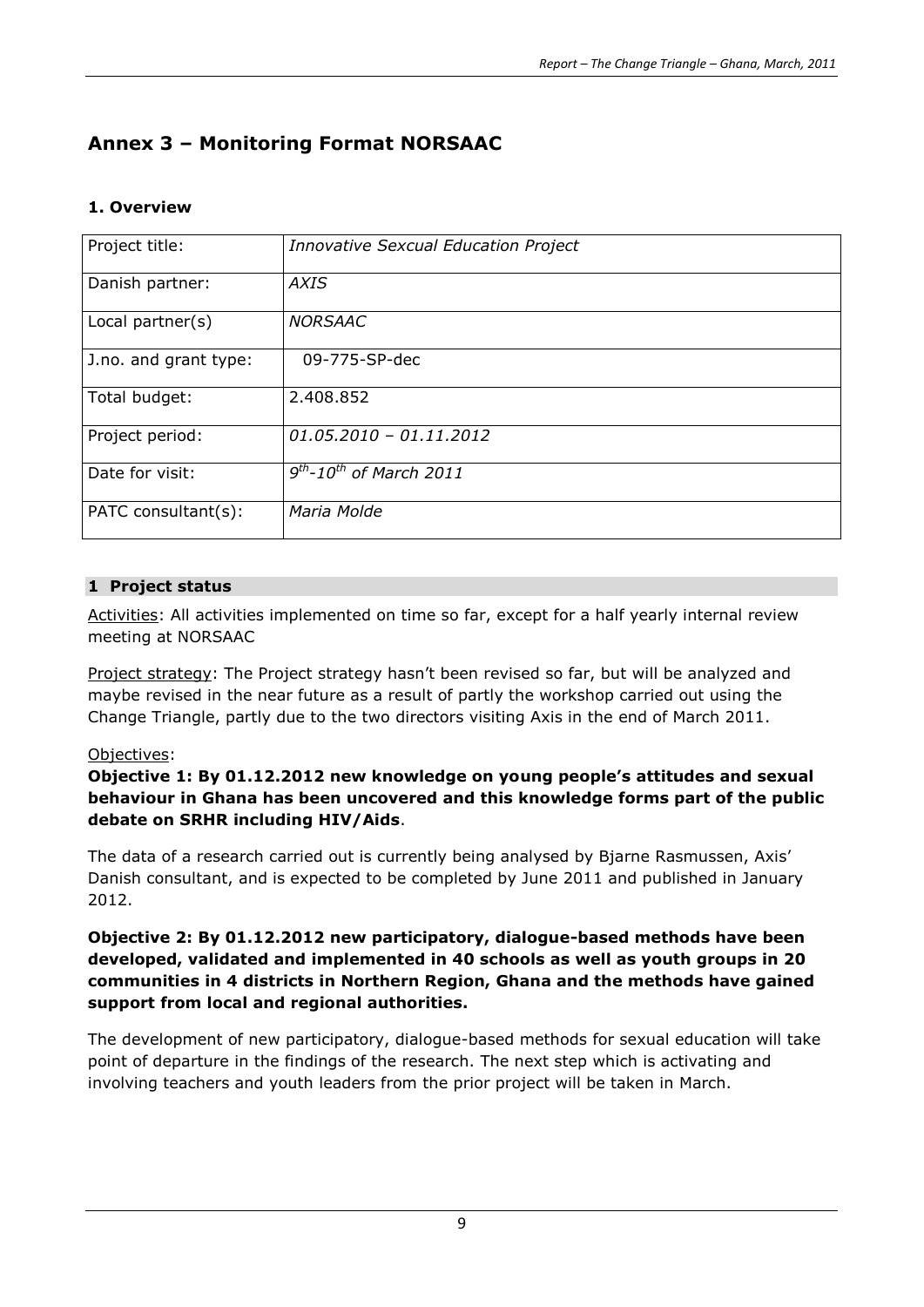#### **Objective 3: By 01.12.2012 NORSAAC has been strengthened and has improved its project management, collaboration with partners, logistics, project implementation and strategies regarding advocacy, networking and community mobilisation.**

NORSAAC has elaborated and implemented coordination with all its main donors including formats for administration and reporting. NORSAAC has become more mobile. The vehicle bought has helped a lot in monitoring and implementation of activities. The finance officer now uses soft ware known as quick books. Relevant staff know manages SPSS and uses SPSS in their reports

#### Unintended outcomes (positive or negative): None so far

Sustainability: NORSAAC has a strong relationship with the district health authorities, hereby making the objective of using the tool in a wider range of schools and youth groups seem realistic.

## **2 Partnership**

Type of relationship: Project partnership with Axis since 2008

Partner reflections on collaboration with Danish partner: NORSAAC highly appreciates its partnership with Axis, highlighting them as different from other partners who mostly act as donors. According to NORSAAC there has been no serious conflicts between the partners so far. The only area for improvement mentioned was the use of interns, which hadn't been of great advantage to NORSAAC so far. The interns have mostly been students coming to learn without having that much to contribute with on their own. However NORSAAC has discussed this issue with Axis, and the next intern will be recruited on the basis of some specific IT skills needed to support the organisations website

Partner reflections on 'added value' of Danish partner: Axis has contributed with many organizational issues, ideas for strengthening NORSAAC in different ways, as well as technical expertise on the specific subject of innovative materials for sexual education.

## **3 Accountability**

| Short visits (less than 2 days):                         | Longer visits (2+ days) will also include: |
|----------------------------------------------------------|--------------------------------------------|
| Project document available: Yes                          | Overall assessment of MANGO                |
| MoU or partnership agreement: Yes                        | Specific themes from MANGO                 |
| Reporting system and practice:<br>Wellfunctioning        |                                            |
| Procedure for local auditing: Audited annual<br>accounts |                                            |
| Separate account for Danida funds: Yes                   |                                            |
|                                                          |                                            |

## **4 Summary of PATC observations**

NORSAAC seems as an organisation, who is competent, engaged and eager to improve the professional capabilities of the staff. Besides their different projects on women's rights and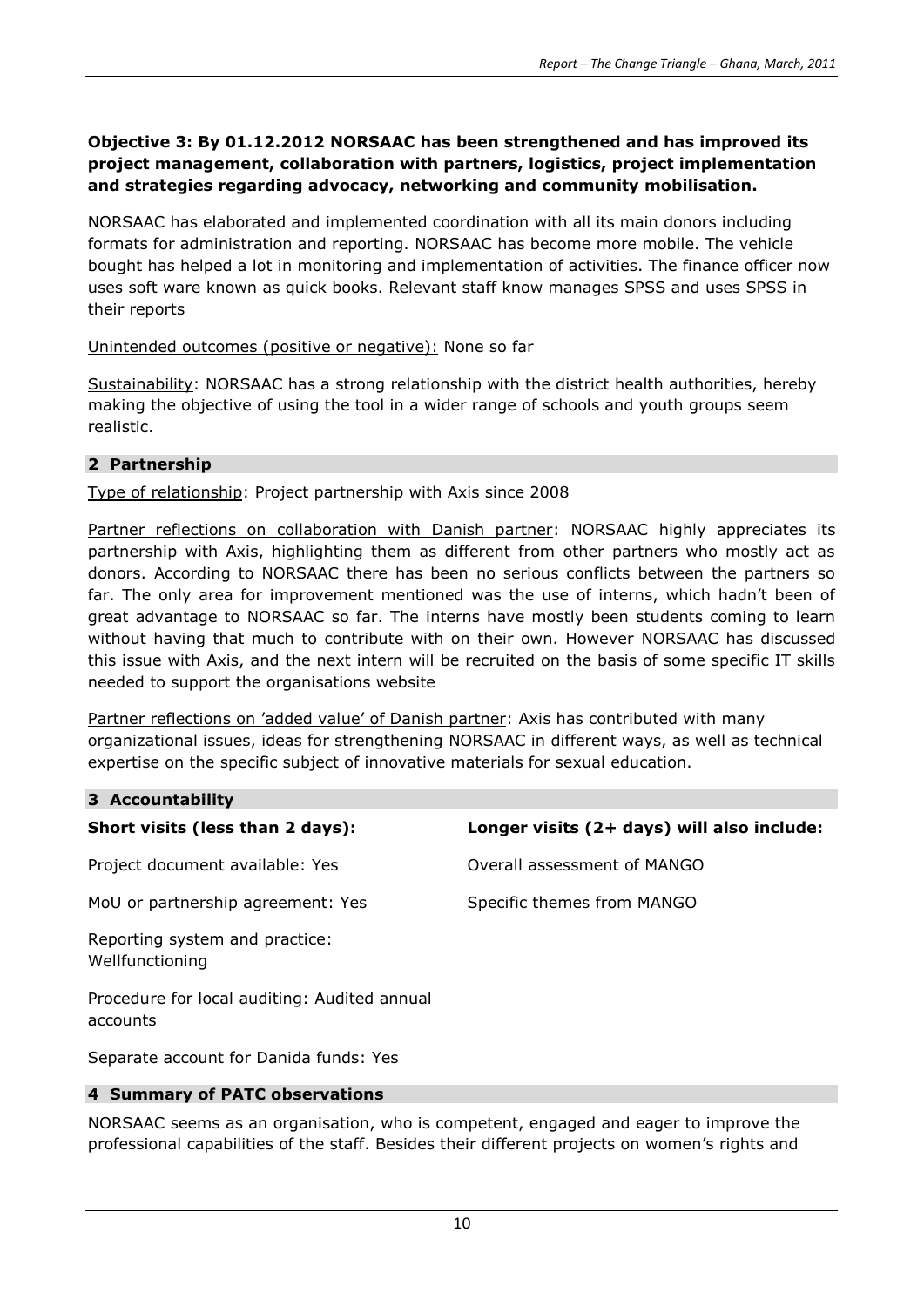governance and Sexual and reproductive health and rights, they have initiated a network of 32 local ngo's. The network coordinates different local and regional initiatives such as a recent campaign monitoring the election of women into the district assemblies.

Recommendations discussed at debriefing.

- 1) Continue to strengthen their skills and strategies within advocacy, considering whether the current activities implemented are specific enough, and targeting the right decision makers
- 2) Analysing NORSAAC's work as a whole, focussing on the organisations legitimacy towards the schools and communities, where they are working
- 3) Formalising the possibilities for NORSAAC staff to seek advice from professional health practitioners, when confronted with questions related to sexuality, they can't answer.

Furthermore NORSAAC received a few copies of the MANGO self assessment tool to use in one of their coming staff meetings.

#### **5 Persons met**

ALhassan M. Awal (Director)

Hafsah Sey Sumani (Programme Coordinator)

Mohammed Muaweya (Finance and administrative Officer)

Bala Mariatu Kibitiyya (Progamme Offcier)

Ben Hussein Rashida (Monitoring and Evaluation officer)

Other programme-, field- and administrative staff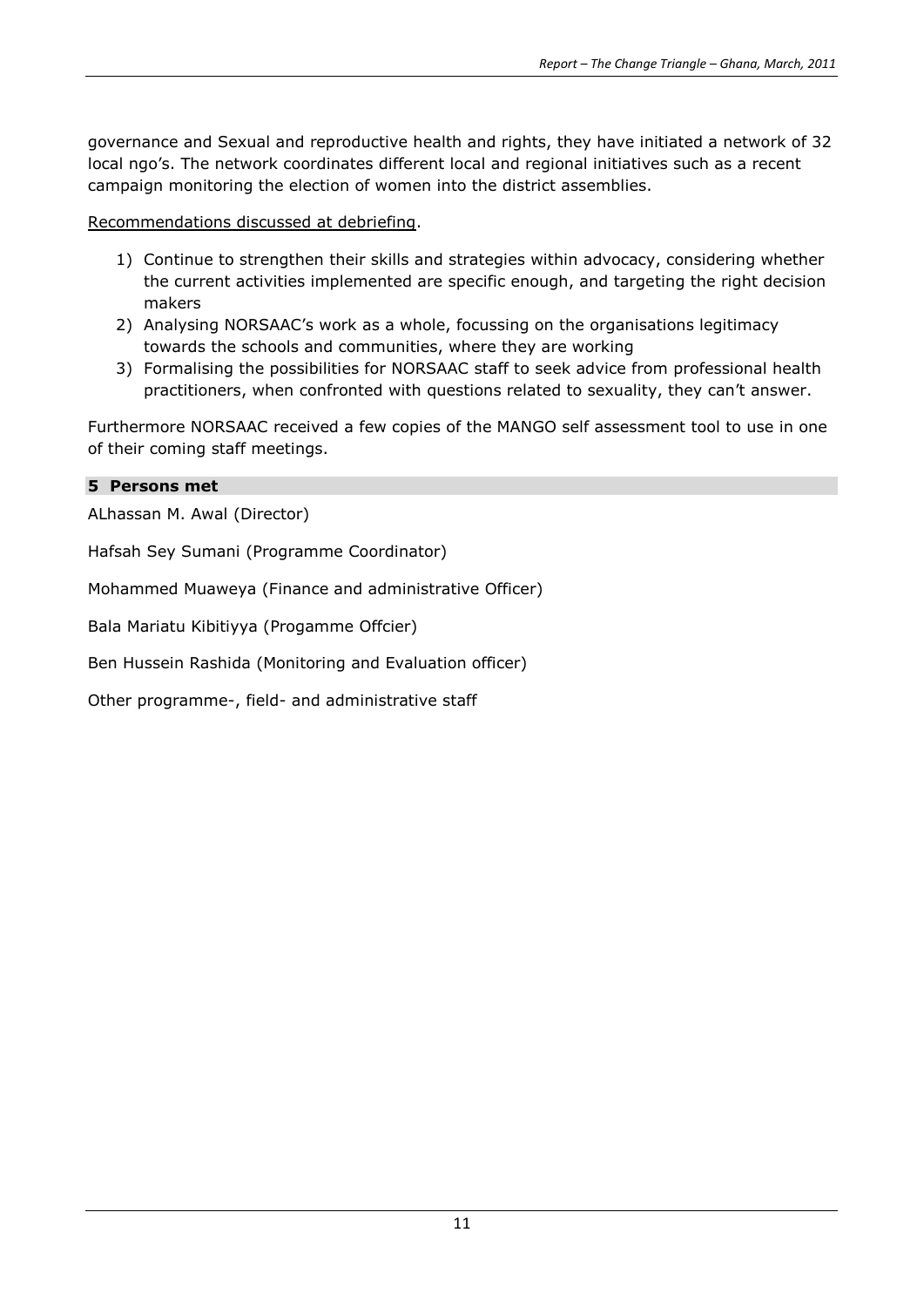**Annex 4** ojektrådgivningen

Project Advice and Training Centre (PATC)

- Danish Platform for popular development co-operation

# **ToR for learning visit on "Change Triangle" to Ghana for Maria Molde**

# **1. Background**

The Project Advice and Training Centre (PATC) has as part of its ongoing method development published a position paper on "The Change Triangle" focusing on the relationships between strategic services, capacity development and advocacy in the planning, implementation and monitoring of development projects.

PATC has during recent years strived at strengthening south partner input to methodology development processes. The present learning visit on "The Change Triangle" will in line with the PATC effort analyse selected local experiences in Ghana on how to make use of "The Change Triangle".

The learning visit will be carried out jointly with a monitoring visit to Ghana by Maria Molde and Nina Lauritzen.

The monitoring visit (separate TOR's) will focus on two organisations (FØB/ICA and NOAH/ FOE), whereas this learning visit will focus on AXIS/NORSAAC. However reflections from the ICA and FOE monitoring visits will be involved in the learning objective to the extent possible.

The learning visit to NORSAAC is not part of PACT monitoring or evaluation of individual projects or partners. However, a small assessment form will be filled during the visit.

# **2. Objective**

The objective of the learning visit is to **explore the strategic use of the Change Triangle in planning, implementation and monitoring of ongoing projects funded by the Project Fund from the local partner(s) perspective**.

# **3. Thematic issues for the visit**

More specifically the objective for the trip will be approached through: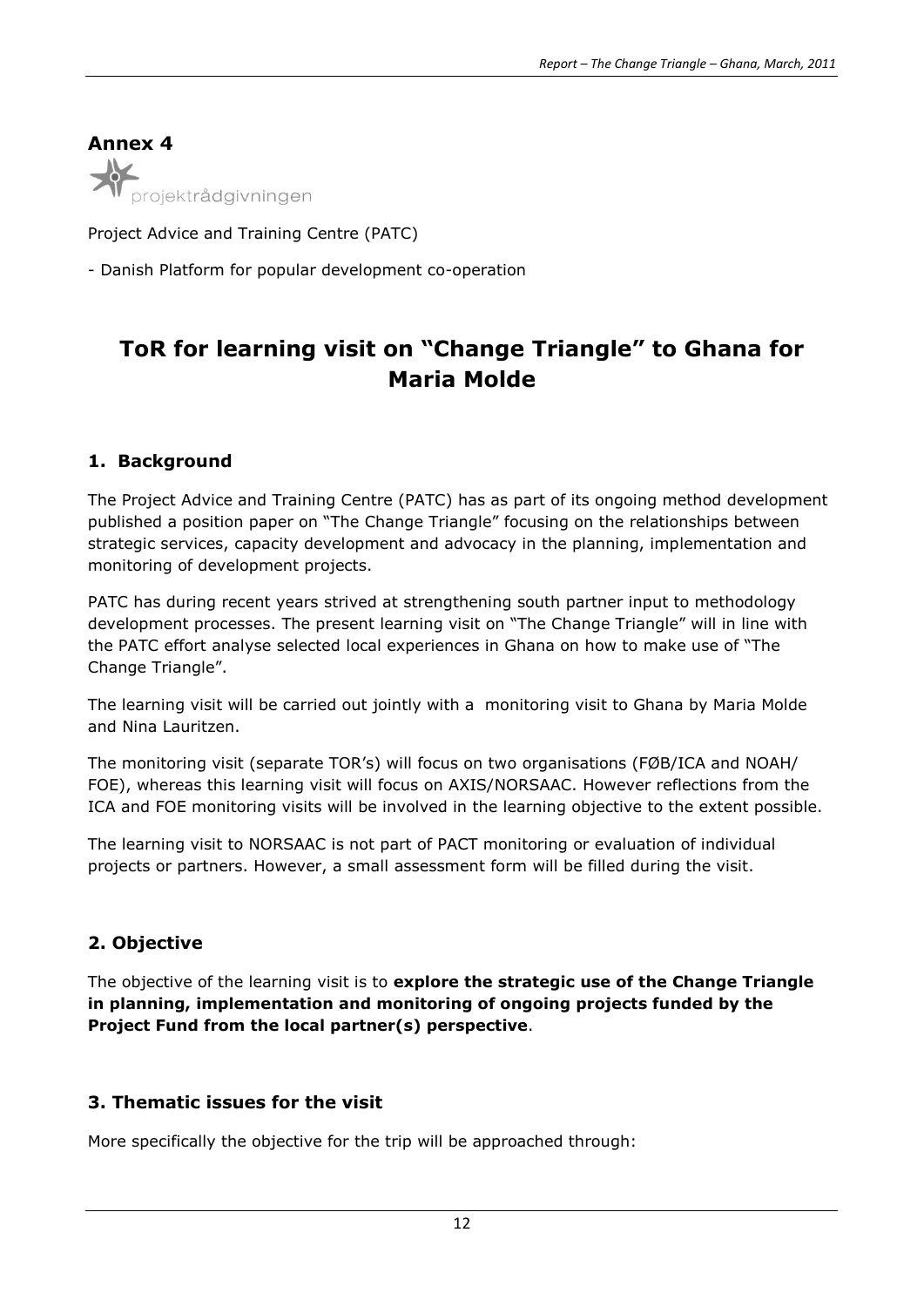- Exploring if and how the Change Triangle has been used in the planning of ongoing projects – especially "Innovative Sexual Education Project" (NORSAAC/AXIS)
- Exploring the local partners appreciation of the Change Triangle and the concepts used.
- Explore if and how the Change Triangle is used in implementation, monitoring and further strategic planning of present and future projects

The intent is to have a mutual learning process together with the local partner NORSAAC, where both PATC and NORSAAC, will have benefitted from the process afterwards.

## **4. Project portfolio**

The following project will be visited:

"Innovate Sexual Education" , NORSAAC (AXIS)

To the extent possible reflections from the following project(monitoring)visits will be incorporated:

- "Towards Sustainable forest management and utilization through community-base actions", FOE (NOAH)
- "Developing of the concept: Sustainable construction in Ghana), ICA (FØB)

#### **5. Plan of work**

The visit will be based on the following main activities:

Prior to departure:

- Desk study of available project documentation.
- Interview with Danish partner organisation(s)

In Ghana:

- Partner visit with focus on discussing the main elements in the Triangle in relation to the above mentioned project(s)
- Field visit with focus on exploring the actual use of the triangle in the implementation of activities
- Debriefing with Ghanian partner on major observations

Above will be further developed based on discussions with Danish partner(s).

Upon return:

- Finalisation of report.
- Debriefing meeting(s) with Danish partner(s)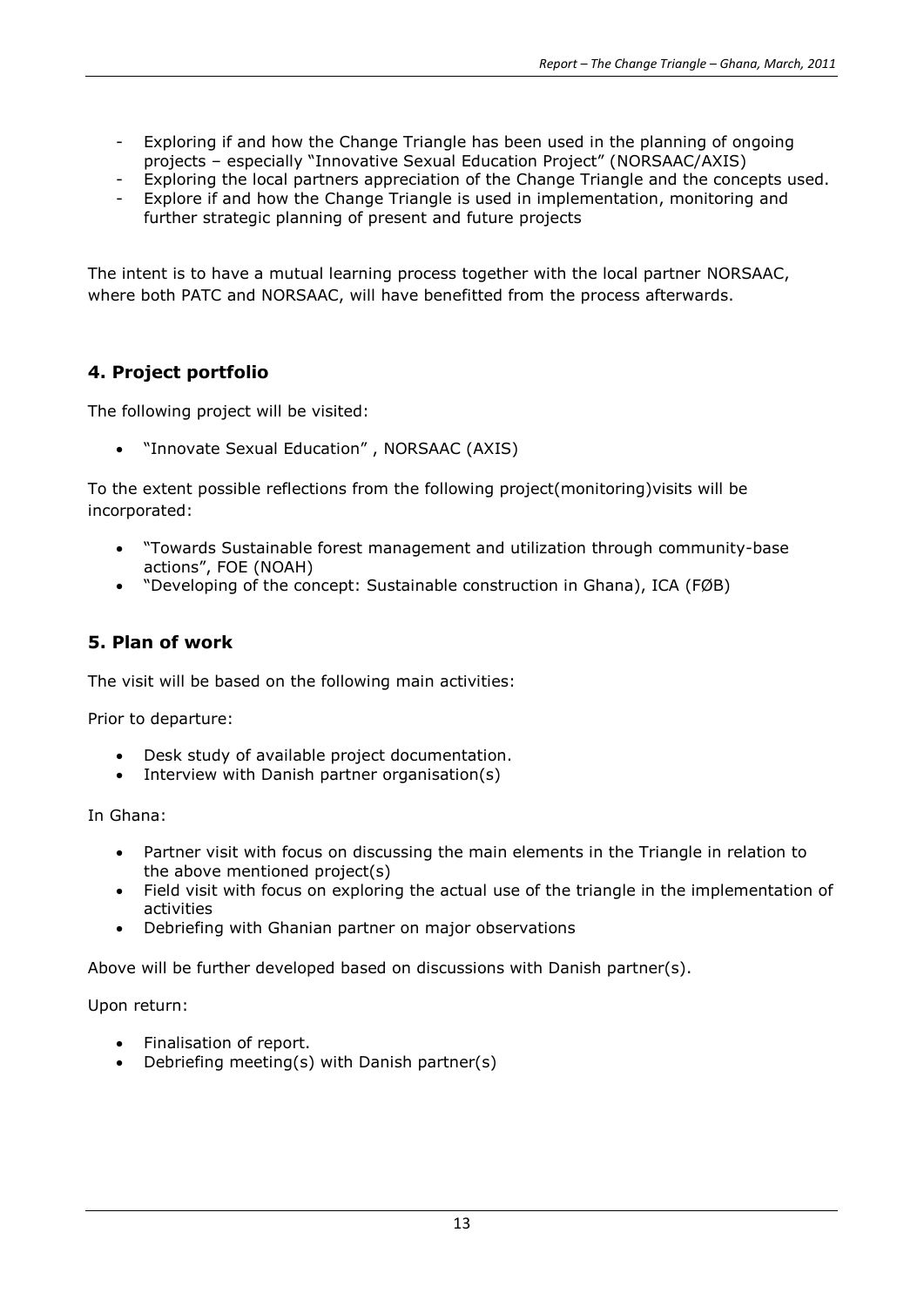# **6. Travel schedule**

| DAY & DATE                    | <b>TIME</b>                   | <b>ACTIVITY</b>                                                   | <b>PURPOSE</b>                                                                                         | <b>RESPONSIBILITY</b>            |
|-------------------------------|-------------------------------|-------------------------------------------------------------------|--------------------------------------------------------------------------------------------------------|----------------------------------|
| 10/03/2011<br><b>THURSDAY</b> | 8:00am                        | Pick up from<br>airport                                           |                                                                                                        | Rauf (Driver)                    |
|                               | 8:54am                        | Introduction with<br>Director                                     | To have an insight<br>with of the visit                                                                | Hafsah                           |
|                               | 9:00am                        | Open interaction<br>with staff in their<br>offices                |                                                                                                        | Hafsah                           |
|                               | 9:20am                        | Formal meeting<br>with NORSAAC<br>staff                           | Introduction to<br><b>NORSAAC's</b><br>projects and<br>activities and<br>current situation<br>on ISEP. | <b>ISEP TEAM and</b><br>Director |
|                               | 11:00am                       | Discussion on<br>presentation of<br><b>NORSAAC</b><br>activities. | For clarifications if<br>any.                                                                          | All                              |
|                               | $12:30-$                      | LUNCH BREAK                                                       |                                                                                                        | All                              |
| Afternoon<br>session          | $1:35$ pm                     | Change triangle                                                   | Introduction and<br>discussion of "the<br>change triangle".                                            | Maria from Denmark               |
|                               | $3:00-$<br>5:00 <sub>pm</sub> | Small monitoring<br>session                                       |                                                                                                        | Maria from Denmark               |
| 11/03/2011                    | 10:00am                       | Visit to Gbullung<br>community                                    | To observe a<br>youth group<br>session on<br>sexuality<br>education.                                   | Maria from NORSAAC               |
| Afternoon                     | 2:00 <sub>pm</sub>            | Visit to Moglaa<br>Junior High<br>School                          | To observe school<br>session on<br>sexuality<br>education                                              | Maria from NORSAAC               |
|                               | $3:30$ pm-<br>5.00pm          | Debriefing                                                        | To discuss gaps<br>and successes                                                                       | Hafsah                           |

See terms for joint monitoring visit with Nina Lauritzen for travel schedule 28.02.11-09.03.11